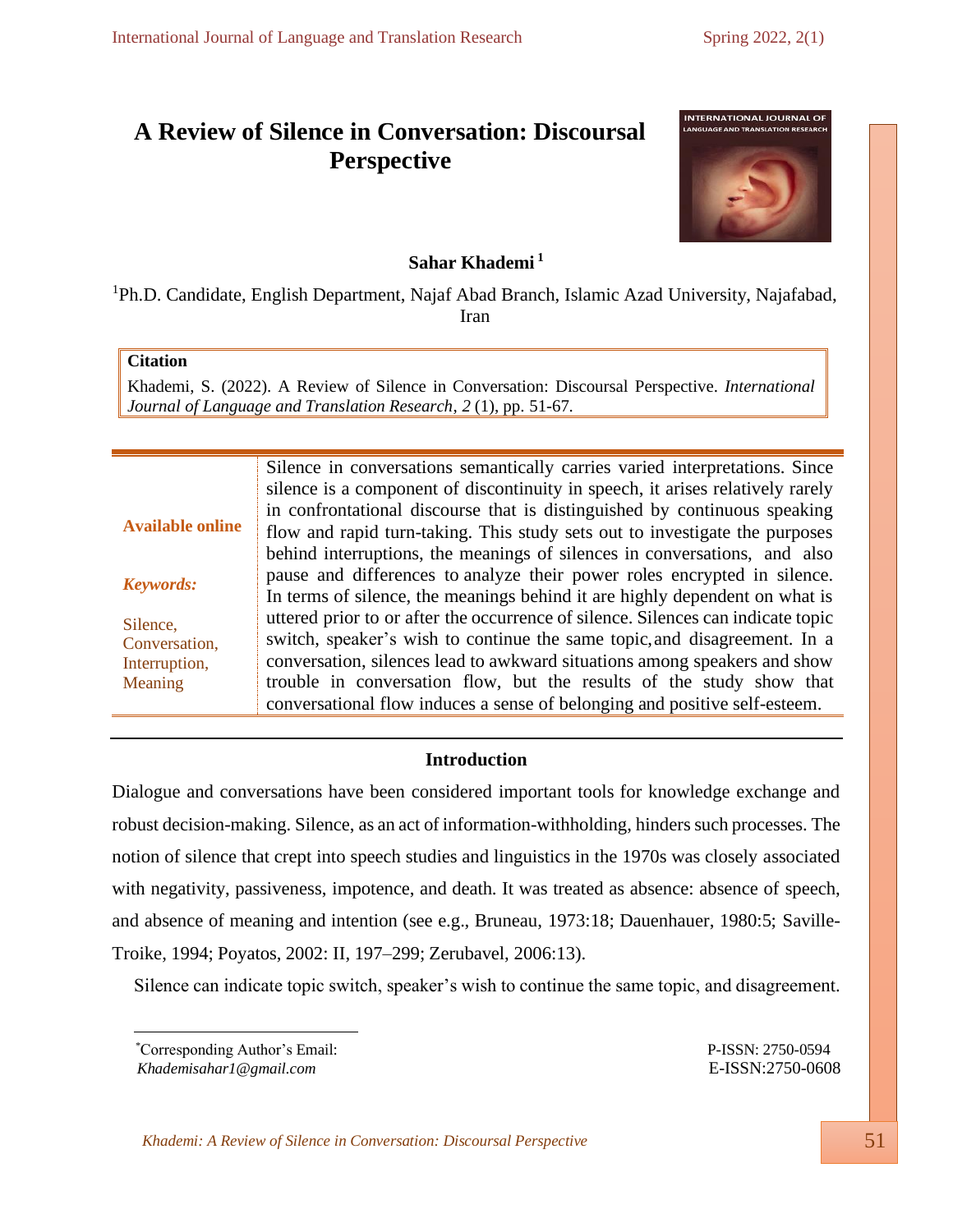In a conversation, silences lead to awkward situations among speakers and show trouble in conversation flow.

Silence is necessarily ambiguous, regardless of its special symbolic nature. After all, one individualmay perceive a woman's silence after a marriage proposal as approval, but disapproval by another (Nakane, 2007). Correspondingly, Jaworski (1993) called it "likely the most confusing of all linguisticaspects." Actually, literature is rife with examples in which two individuals perceive silence differently. While this uncertainty makes it a rich analysis field, it can also lead to communicative complications. Hence silence is axiological uncertain in communication: it does both positive and negative in contact (Jaworski, 1993) Starting with some of the positive features of silence, has been shown to be invaluable for speech output, as it enables preparation to take place (Riazantseva, 2001).Additionally, Nakane (2007) found that pauses help both speaker and listener: without breaks, listenershave extreme difficulty in keeping with the ongoing conversation and accurately translating it.

Paul Simon and Art Garfunkel wrote and performed the song Sounds of Silence in 1963. A proverbfrom West Africa says, "Silence is also speech" In his book Sartor Resartus in 1831, the English poetThomas Carlyle interpreted the sentence "Silence is Golden" from German. Chinese philosopher LaoTzu believed in the 6th century that "Silence is a source of great power". Evidently, silence is an important matter for societies all over the world. And still, do we know what that means? There is noconcept of a universe (Sifianou, 1997). The manner in which silence is used depends on both culture and circumstance. Most Asians are satisfied with a minute or two of silence; while Canadians and Americans are usually uncomfortable in discussions with more than a second of silence. For communities like Italians and Latin Americans, where people sometimes disrupt or complain to each other, this is distorted, and there's no silence. In several Asian countries, pausing for a few seconds before answering the question is considered respectful to demonstrate that you have concentrated on the question and your response, thus indicating enough gravitas. In comparison to this, there are manyWestern countriessilence isseen as a vacuum to be filled in (Heritage, 2001).

Since the explanations for silence are infinite, it has many functions, too. One feature is "eloquent silences" which involve the use of silence at the funeral, religious ceremonies, as a legal right, or in response to a rhetorical question (Ephratt, 2008). Besides this, silence can be used to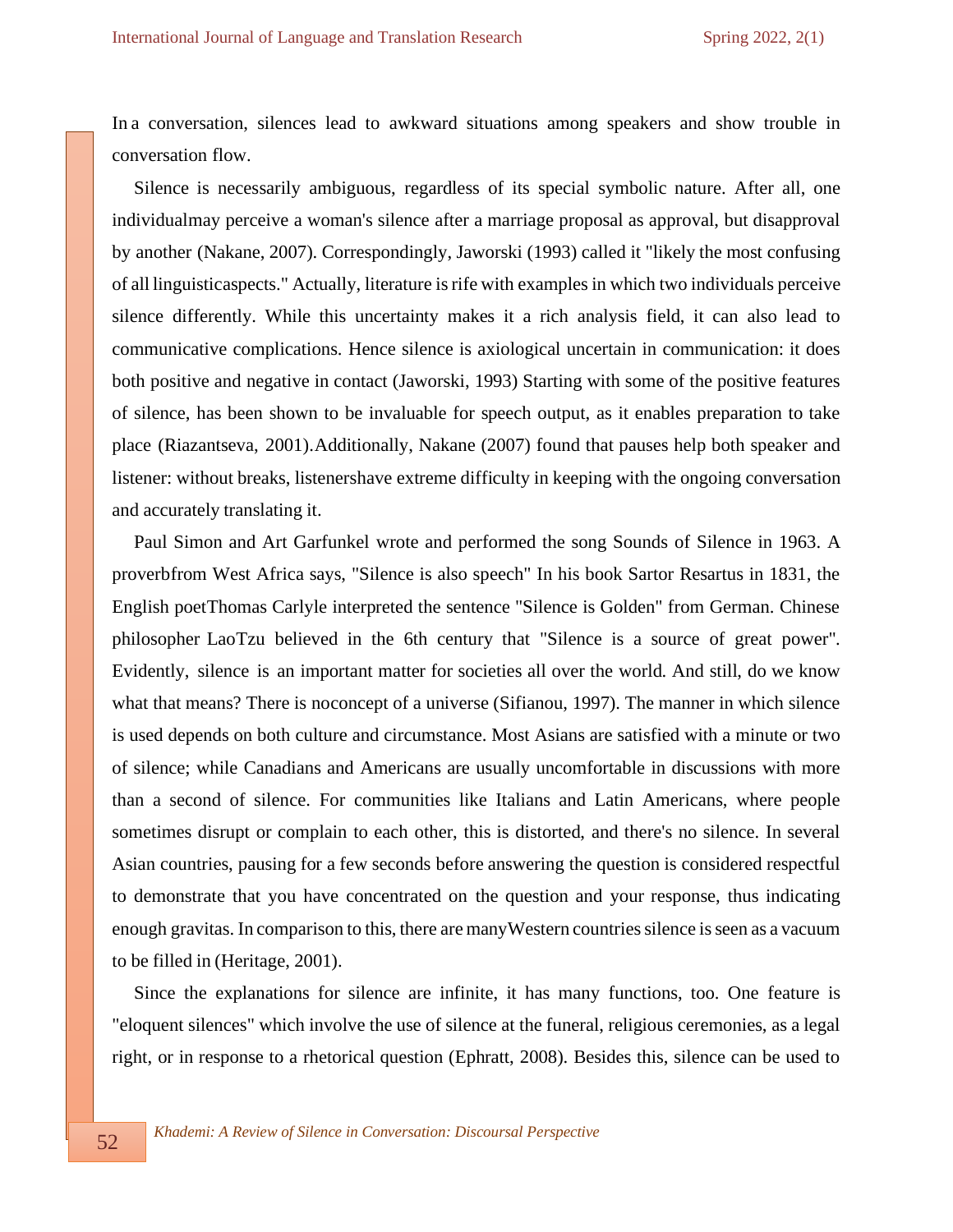suggest the avoidance of subjects, lack of knowledge to provide answers, agreement, disagreement, indignation, disappointment, confusion, hesitation, and others. While silence is an intrinsically beneficial phenomenon that has no function on its own, individual occasions of silence derive their meaning and function from the context around it. Modeling silence functions, therefore, includes conceptualization of the environment and the features capturing it. Context activities hold different communicative roles like asking, responding, voicing agreement, disagreement, etc.

Silence in human conversations provides insights into the thought process, emotion, and attitude (Richmond et al., 1991) among others. At the same time, silence is used to convey power (dominance)(Saunders, 1985; Tannen, 1990), respect, and manage conflicts.

#### **Review of Related Studies**

Multi-determinism characterizes silence, meaning its presence is defined by the multiplicity of environmental, psychological, linguistic, stylistic, and interactive considerations (Zuo, 2002). We cannot, therefore, analyze it in solitude, psychological, linguistic, heritage-based, stylistic, and collaborative dimensions of silence matter, but often they are ignored (Chafe, 1985; Nakane, 2007). Consequently, it is difficult to describe silence.

Sobkowiak (1997) thinks silence is best acoustically or pragmatically described. Tannen and Saville-Troike (1985) differentiate silence which is used from communicative silence to structure the communication. Enninger (1987) classifies silence into two types: situational silence, and cultural silence.

Pomerantz in Maynard (1980) argued that silence may occur due to disagreement. When the next speaker decides to give up the floor after a disagreement arises, it implies that the next speaker doesnot want to resolve the conflict nor discuss further the conflicted issue. Thus, as mentioned by Sacks, the previous speaker may take the floor. A new topic will usually be initiated if the previousspeaker agrees that they should not discuss the conflict further and let the different perspective stays as it is. Sacks (1995) stated that the maximum standard of silence is about 1 second.

The participants of the conversations usually try to terminate the silence after the 1st second. Thus, what speakers do when silence emerges indicates the position of the speakers themselves.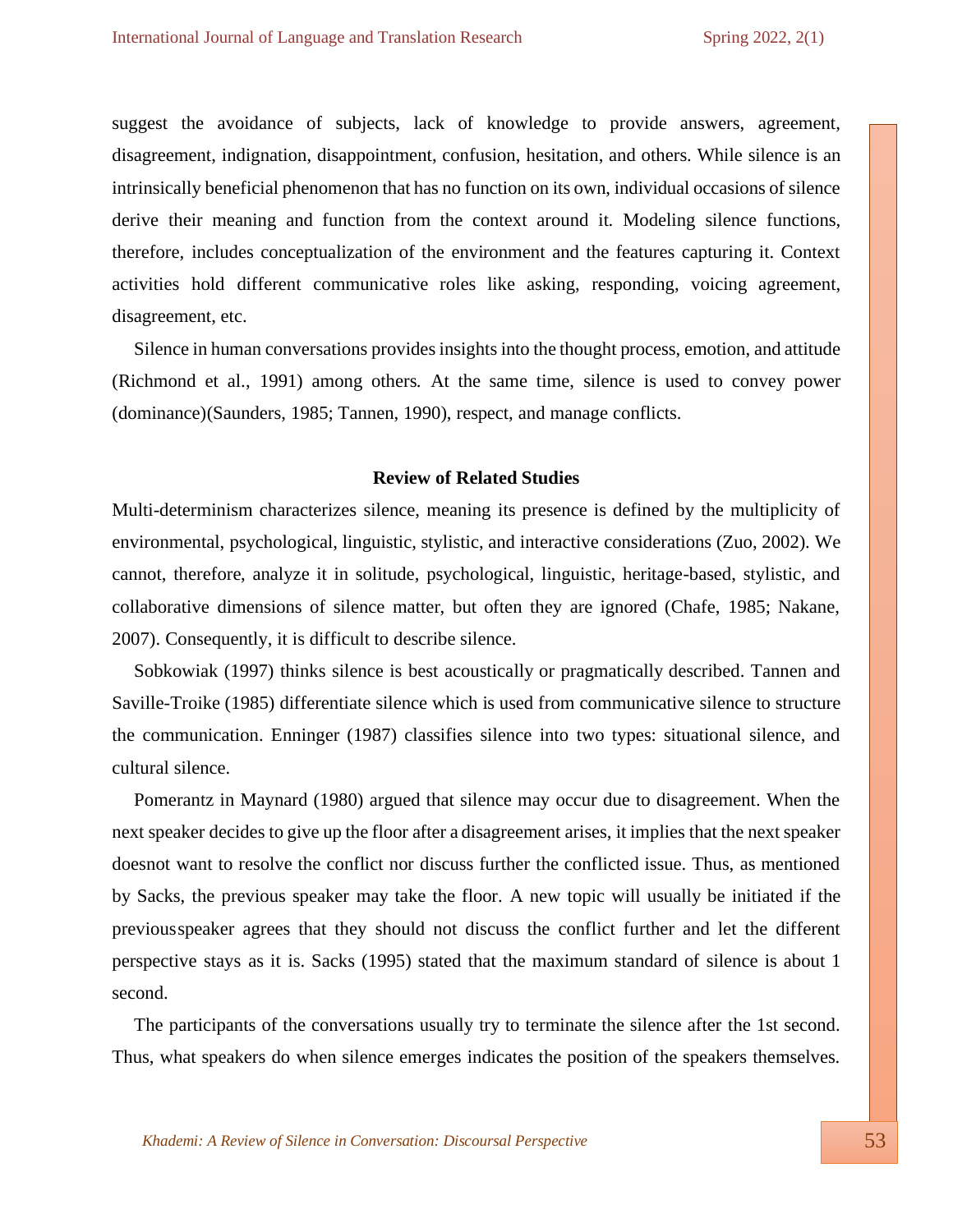Whenone participant decides to refuse to take the floor and then the current speaker hangs on the same topic,this means that the participants are not in a synchronized situation. In this kind of situation, one participant will feel that the participants fail to claim common ground and they do not have shared knowledge.

As an integral part and one characteristic feature of natural conversation, silence supplements verbal communication with its multiple informative and communicative functions. Therefore, studies on conversational silence occupy a significant position in conversation analysis. Scholars abroad havebegun to value studies on silence since the late 1980s. Tannen & Saville-Troike (1985) try to present current research on silence from a number of disciplines while emphasizing its complex nature as a cultural phenomenon. Samovar & Porter (1991) adopt a cross-cultural perspective. In *Silence: Perspectives*, Jaworski (1997) approaches silence from many points of view, Interdisciplinary including sociology, anthropology, aesthetics, and ethnography. Nakane (2006) conducts ethnographicstudies on silence patterns and their cultural meanings in the EFL class, especially in Mainland China.Each research above may focus on certain types or aspects of silence. There have been relevant studieson silence at home as well, such as research by Zuo, Y (1996); Gong & Wu (2003), and Liu & Zhong(2005). They are comparatively divisive and approach the issue from cross-cultural, pragmatic, and ethnographic angles. According to Sperber & Wilson (1986), silence as an ostensive-inferential act can convey the informative and communicative intentions of the communicator by sufficient processing efforts, from which contextual effect arises. The essay tries to approach conversational silence within the framework of relevance theory by elaborating its informative and communicative intentions and contextual effects: contextual implication, strengthening of contextual assumption, and elimination of a previously held assumption.

Silence can be oppression, community, or resistance, among other things, because it does something that has certain effects on the ways in which specific contexts of actions and enunciations unfold. In that respect, it is important to remember that, as Maurice Blanchot (1969) has demonstrated with regardto the figure of Bartleby in Herman Melville's Bartleby the Skrivener, one who does speak can also have an effect in a language game equivalent to that of silence. What is achieved through performing,or having others perform, depends on the configurations at play – that is, the polemic conflict throughwhich these actors interact with one another (see Berkman,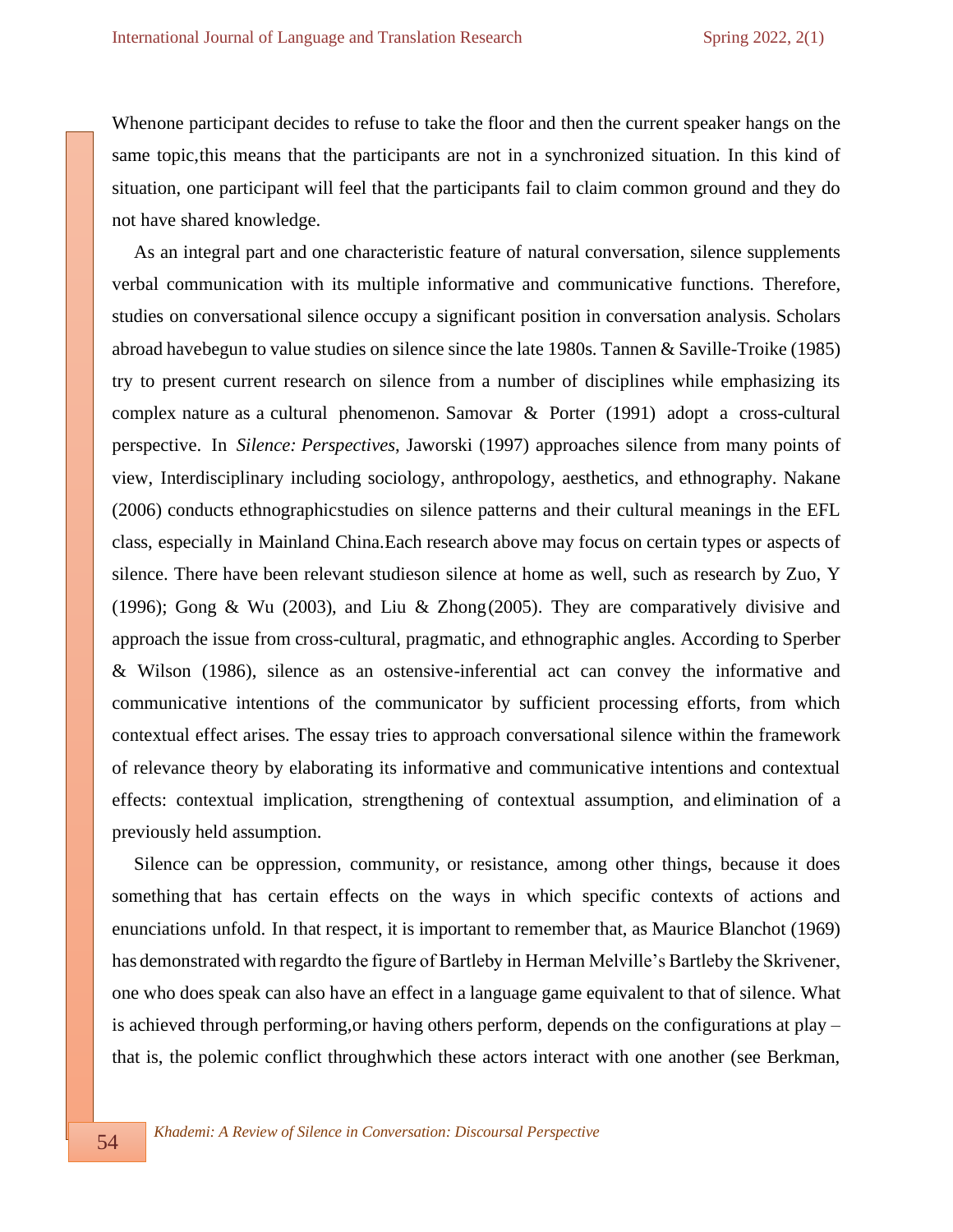2011: 33, 41–42). Bartleby's 'I would prefer not to' and his silent attitude to the queries of the narrator demonstrates how the latter overinvestsmeaning into Bartleby's 'silences'.

Silence, however, can be said to be a radical irruption for it does not constitute the implementation of any 'linguistic system', as there is no operationalization through an 'act of speaking'; silence thus radically destabilizes a logocentric order. As noted, not all silences have that possibility, as silence (qua tacere) can be a specific maneuver and thus would constitute an art of not-saying (Glenn, 2004). Yet remaining silent in situations when/where it is allowed or assumed to be thenorm still remains an effect of the symbolic and political borders within which reality is working. Silence, however, does not constitute a (re)appropriation because it decenters and dissipatesthe place of voice in the polemological relations between strong and weak. In saying or doing, even within the situatedness of the arts of theweak, one isstill taking part in the establishment of the contractbetween interlocutors, or what Scott (1990: 4–5) would call public transcripts. Silence qua silere is a radical irruption in the social and political contract between the state/the powerful and the rest that liesat the heart of the premises behind security studies and international relations (see Huysmans, 1998). It 'refuses' to enact that contract because it does not partake in a reaffirmation of an order, even by contesting it, that has been set by the state/the powerful.

Two forms of silence have been identified. According to Behnam and Nostratzadegan (2014), these include communicative silence and non-communicative silence. Communicative silenceisthat form of silence that isrelevant to discourse while the latter haslittle or no relevance to discourse.Significantly, communicative silence contributes to the success of the discourse in which it is applied andaccordingly, can be referred to as Eloquent Silence or Rhetorical Silence which is an active meanschosen by the speaker to convey his or her message during a conversational process (Ephratt 2008, in Behnam and Nostratzadegan 2014).

On the other hand, the linguists affirm that when silence experienced in discourse occursin form of pause, or stillness, such are assumed to be non-communicative. It could be said that such a form of silence comes as a result of some physical or psychological limitations on the part of the speaker duringsocial interaction. That is why Ephratt (2007) states: Stillness is the absence of sound. It is the exterior to communicative interaction . . . Speakers' pauses inserted (when it is their time to speak) to breatheor to plan their next utterance, or for other psycholinguistic and cultural motives are noncommunicative. As such, these pauses are differentiated from eloquent silence.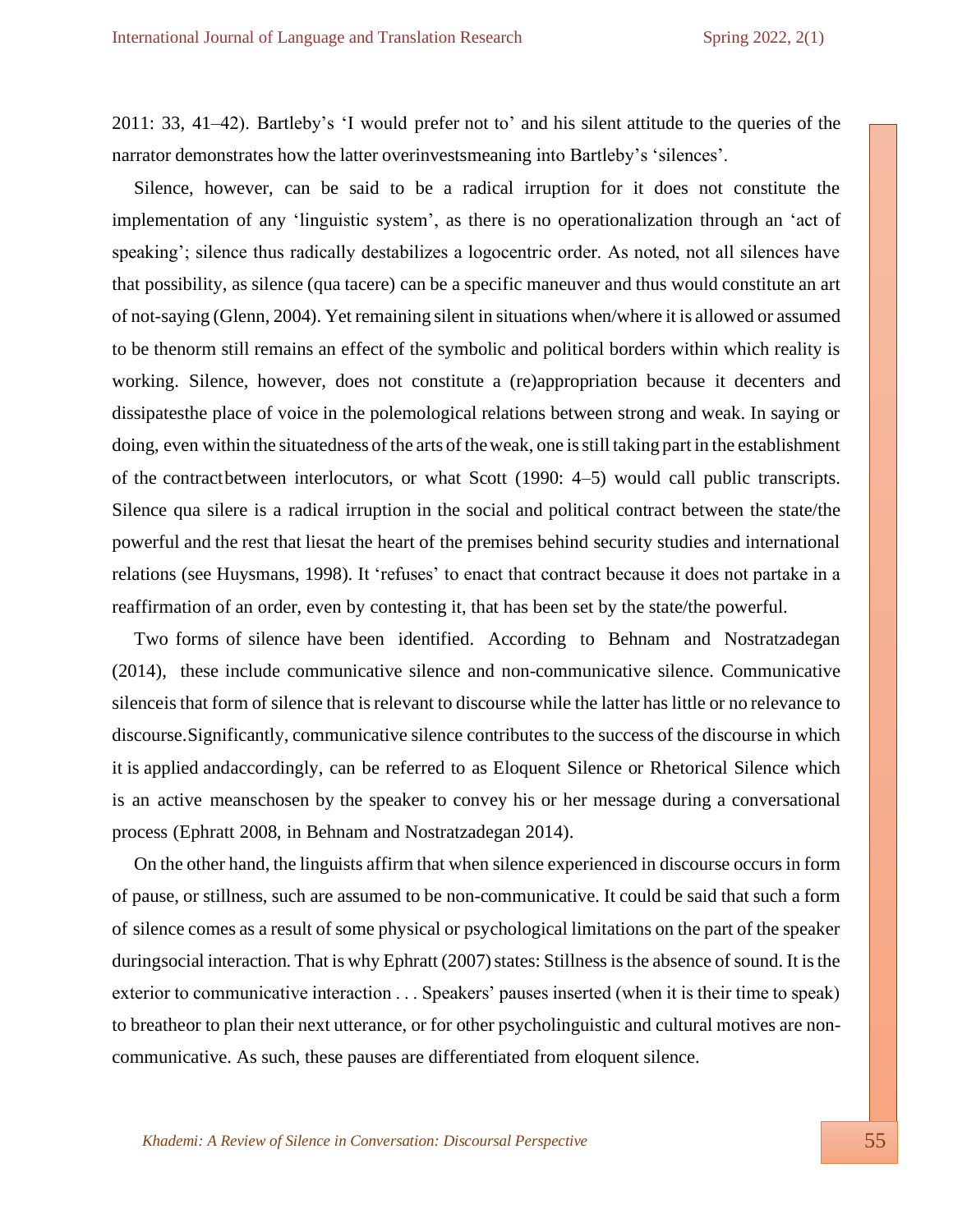Silence in discourse is culture-specific. This is in line with Hudson's (1980) position that "many properties of language . . . (among which is silence) are also the property of culture in general and . . . meaning is best studied in relation to culture" He is of the opinion that culture is "something that everybody has some 'property' of a community, especially those which might distinguish it from other communities." Based on this, it could be said that the use of silence among speakers of Yorùbá language is culturally unique, and to study such silence usage efficiently, it is necessary to take into consideration the culture of the people involved, particularly that through verbal communication, culture influences non-verbal behaviors like silence a great deal (Matsumoto 2006).

Over the years, researchers have studied silence with respect to, but are not limited to, the location of silence in a conversation (Richmond et al., 1991; Jensen, 1973) or its role in a conversation (Cappella, 1980; Zimmermann and West, 1996; McLaughlin and Cody, 1982) or how its duration changes with different emotions (Alam et al., 2016). Silence has also been studied as a method for non-verbal communication (Kogure, 2007; Bruneau, 2008) and its practices in different cultures (Richmond et al., 1991), or in different contexts. It has also been observed as a powerful tool for conflict - management (Oduro,F, 2007), and within the context of psychotherapy (Frankel et al., 2006;Gale and Sanchez, 2005; Ladany et al., 2004; Ronningstam, 2006).

Silence, for Levinson (1983: 298-9), is the absence of speech and lack, whether relative or total, of audible sound. Analogously, it might refer to any absence of communication, even in media, otherthan speech. However, silence, with reference to nonverbal communication and spiritual connection, can be used as a total means of communication that, in a sense, refers to the no sounds uttered by anybody in any room and/or space. That is why McHoul (2006: 205) thinks silence in discourse refers back to a hidden 'meaning' that a historian or philosopher must find and interpret. Hence, having different interpretations in different contexts, silence shows its role as a vital factor from different cultural perspectives and in several activities, such as rituals. Wardhaugh (2006: 218) instructively draws attention to some of the ways in which people communicate in the world by employing lack oftalk, i.e. silence, as opposed to talk. Furthermore, the topic of silence has attracted many researchers.

In the field of law, for instance, depending on silence interpretation in legal contexts wherein a witness or suspect is questioned, Kurzon (1995, as cited in Nakane,2014, p. 165) identifies two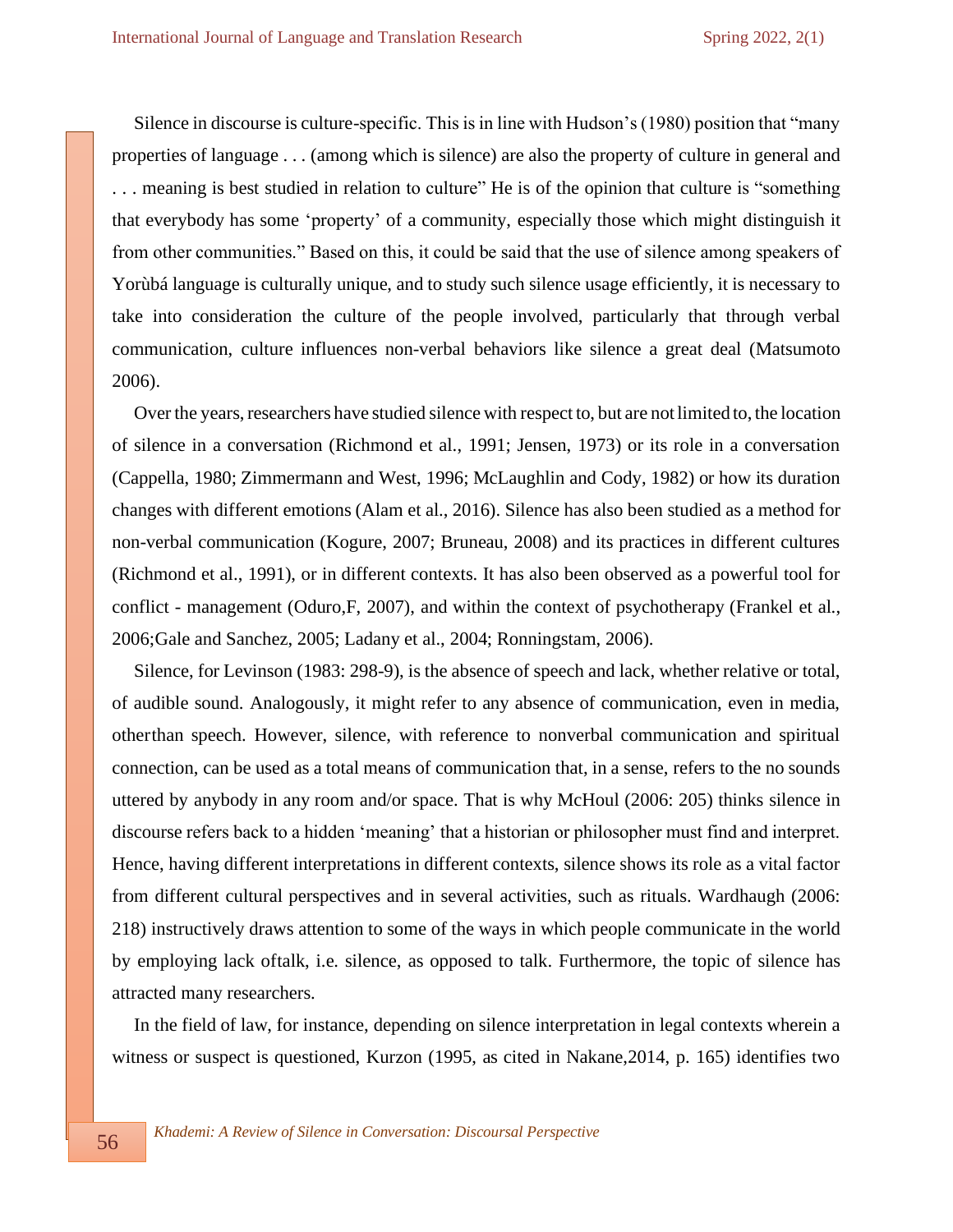types of silence: unintentional non-deliberate silence that has some psychological reasons like embarrassment, shyness or needing to conceal ignorance, and intentional deliberate silence that showsthe addressee's attempt not to cooperate with the addresser; the latter is probable perceived negativelyby the addressers, i.e., police officers.

Furthermore, Kurzon (2006: 512) thinks that the accused's right of silence in the Anglo– American legal context, has been investigated pragmatically for more than one reason. First, it is investigated in order to answer the question of what the accused means by being silent during the police investigation. Second, it is investigated in terms of the comprehensibility of language communicationand establishing silence as a field of research associated with plain language.

In linguistics, silence in communication has been regarded as essential in communication as speech itself, despite being defined as "an absence of noise" (Paulston et al 2012: 158). Besides, for Fairclough (2015: 150), silence is a "weapon for the less powerful participant, [and] a way of beingnoncommittal about what more powerful participants say". At various levels of discourse, it is said to be able to "affect power relationships in communication" (Paulston, et al., 2012: 161).

However, silence, in the form of silent pauses, is carefully examined in the light of the rules of turn-taking; so, there is no answer, and it is marked as "a violation of turn-taking rules" (Nakane, 2014: 166).

As an inaudible sound, silence is a 'fully-fledged event' in a conversation and consequential for the ensuing talk (Schegloff, 2001: 239). Hence, silences gain their interactional significance from their'sequential context' and their position there. A silence, for instance, where an utterance has not been brought to a possible end could often be taken not as silence but merely a pause in the continuous turnsof the speakers talking (Sacks et al. 1974: 715, in Schegloff 2001). Meanwhile, not allsilencesfollowinga turn's possible completion are equivalent; following a question, silence may have different interpretations and results from a silence following an answer depending on structural or related empirical studies(ibid.).

Plenty of academic research has investigated the role of talk in the production of new knowledge (e.g. Tsoukas, 2009) creative problem-solving (e.g. Hargadon and Bechky, 2006), or robust decision-making (e.g. Nemeth and Goncalo, 2011). It isthe voice rather than the silence, the talking rather thanthe withholding, which is endorsed in such paradigms. So, what difference do people make by their choice of what not to say in group discussion, or what to exclude from the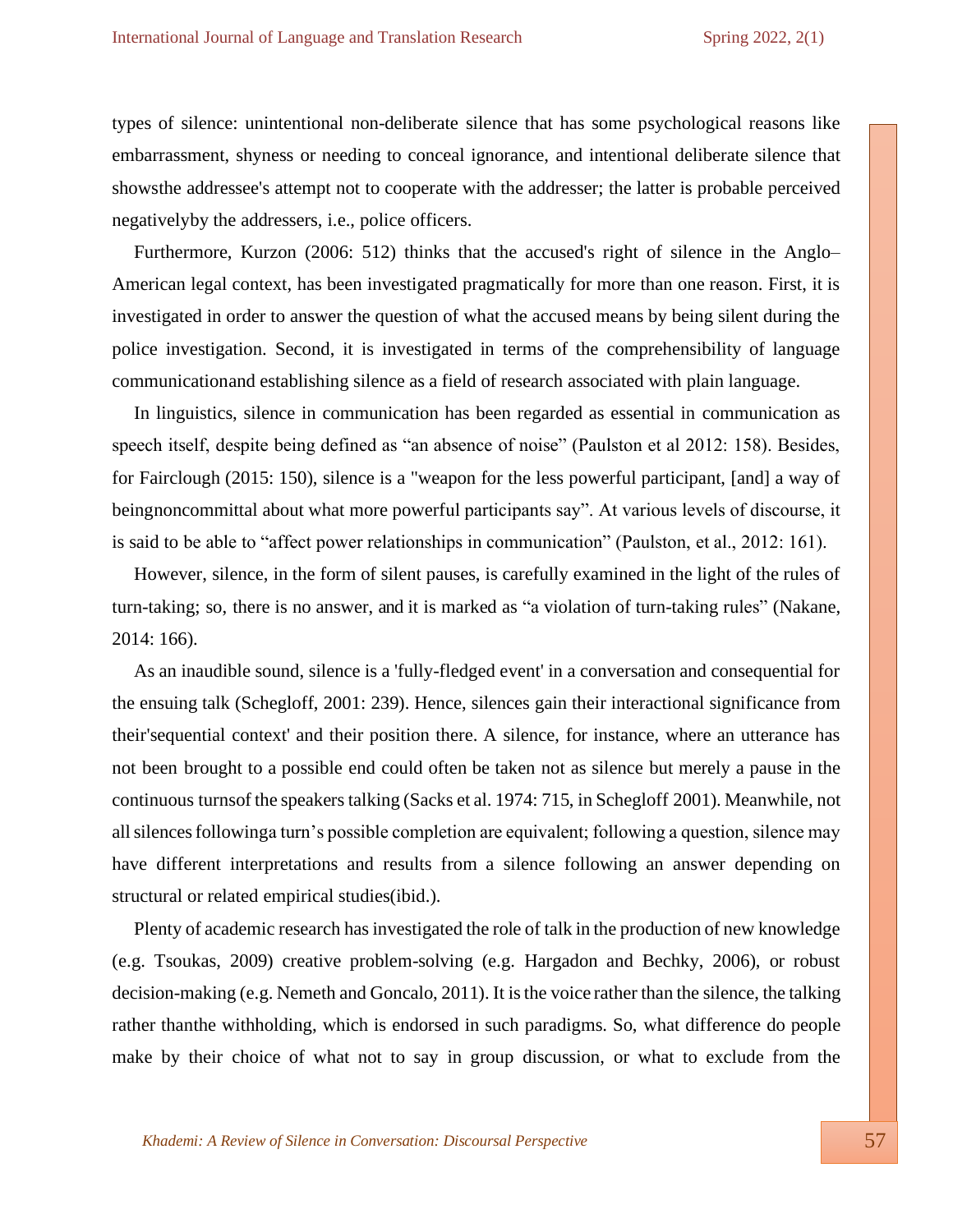conversation? Surprisinglylittle research has tested at an empirical level the way in which the practice of self-censorship operatesin context.

Silence in the sense used in this paper draws on Van Dyne, Soon, and Botero's (2003) definition as being the withholding of suggestions, ideas, or information related to a work-related task. It is not simply an absence of sound. By its function of impeding the transmission of information that mightimprove the management of an organization or project, silence becomes conceptualized as somethingthat needs to be overcome for the benefit of the task at hand (Greenberg and Edwards, 2009).

The concept of self-censorship in organizational learning is not new, though it has appeared in different guises. Blackman and Sadler-Smith (2009), for instance, delineate a typology of silence basedon the accessibility of various types of knowledge. In their schema, self-censorship can be mapped against "withheld" or "suppressed" voices. It is what they term "the silenced" - that is, what could be said but which is not. Silence has been proposed as a barrier to knowledge exchange, creative innovation as well as constructive challenge and debate needed for robust decisionmaking (Morrison et al, 2011). The implications for organizational learning have been proposed as a lack of feedback about existing or potential problems, due in particular to a tendency to filter out or soften, negative messages (Milliken and Lam, 2009). Argyris refers to the cognitive assumptions which leadto issues being deemed undiscussable and hence to single-loop rather than double-loop learning (Argyris, 1990).

Such work starts from the proposition that speaking up involves some risk to the speaker and so needs to be nurtured by creating conditions of psychological safety for the voice to flourish (Perlow and Williams, 2003; Morrison and Milliken, 2003). Arguably the state of engagement being sought reflectswhat Tsoukas calls the relational, rather than calculated, engagement required for productive dialogue(Tsoukas, 2009). Morrison el al (2011) and LePine and Van Dyne (1998) provide two specific studies of silence and voice within work groups. In both these studies, variables connected to the social context - group size, group cohesion, style of group management, etc. - are isolated and analyzed but the interactional process itself is external to the study, with methodology instead using post hoc, realist reports of people's perceptions and attitudes. How people act and talk while situated within the work group task, and the intersubjective processes of meaningmaking, remain unstudied.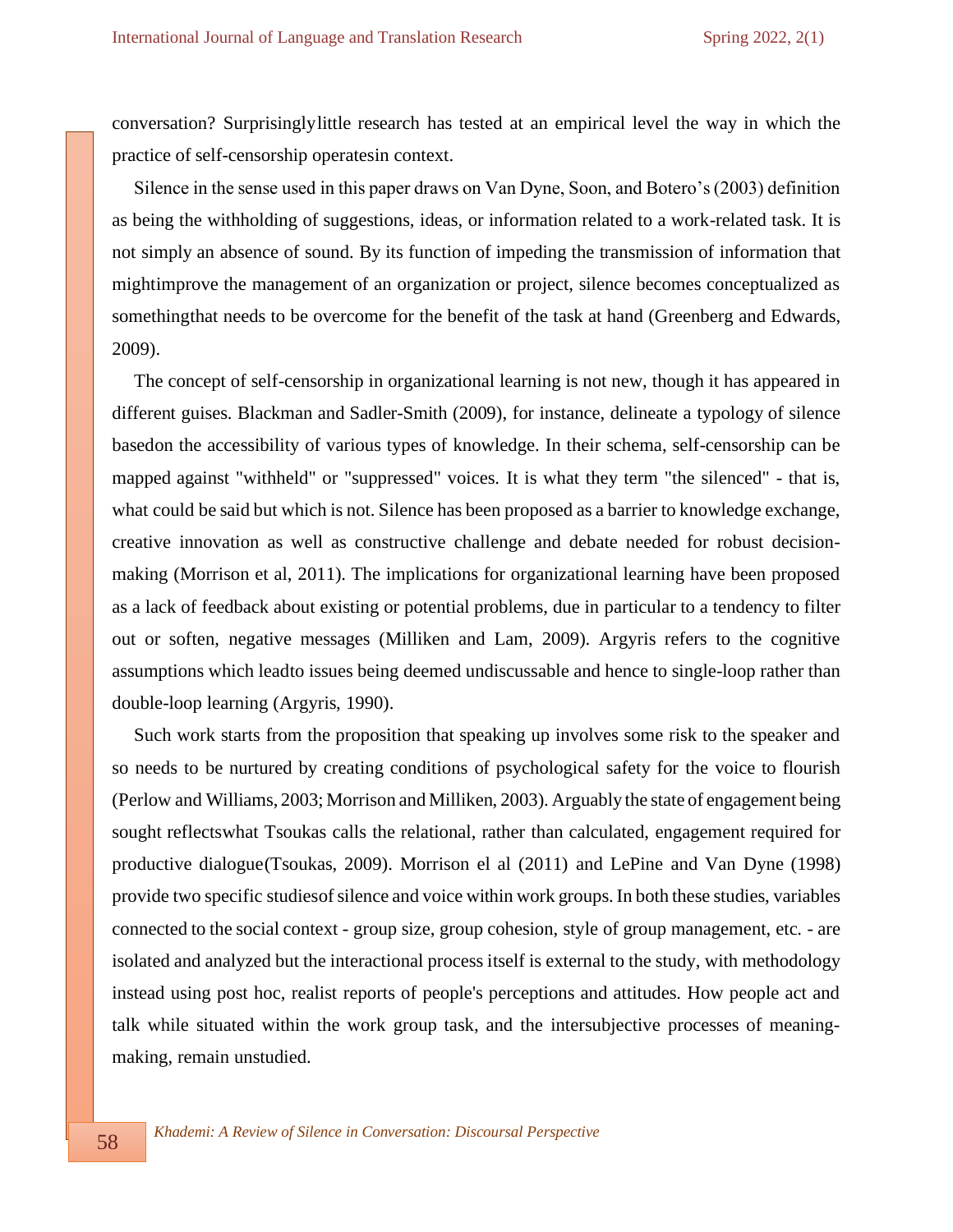If we desire to communicate effectively with someone, it is essential to honor his or her map of the world, regardless of whether or not we agree. This allows us to gather information and more easilyunderstand their perspective, which will ultimately support us in creating consistent win agreements (Niurka, 2013). Trust influences organizational processes such as communication, cooperation, and information sharing, and it affects productivity. Trust is a basic element of functioning relationships in organizations.

Mental wellbeing is largely sustained by emotional support such as appreciation, respect, openness, and feedback. This can only be possible through true communication (Hakkinen, March 2011).The fundamental battle being fought in society is the battle over the minds of the people. The way people think determines the fate of norms and values on which societies are constructed because communication, and particularly socialized communication, the one that exists in the public realm, provides the support for the social production of meaning, the battle of the human mind is largely played out in the processes of communication (Castells, 2007).

Structures such as the wheel tended to have a more hierarchical structure, with the central membersreceiving more leadership nominations and having more control over the decisions made by the groupin contrast, structures such as common had flatter hierarchies with a more equal distribution of leadership nominations. Sometimes more centralized communication structures led to higher performance than less centralized communication structures, and sometimes to lower performance (Cameron Anderson, 2010). Communication exists within the family as a dynamic and essential force in the maintenance of relationships, and facilitates the development of the satisfied and healthy family." (Shwewyn P. Morreale, 2000).

The dynamics of not understanding each other's thoughts and discursive worlds can cause cooperative change efforts to break down, ending in frustrated professionals who refuse to take the interests of the others seriously (Jos H. Pieterse, 2012). The key to cross-cultural business understands one's business partners well enough to make cultural adjustments. The choice of trade language is normally a matter of convenience, reflecting thecompetencies of the parties involved. The primary purpose of intercultural communication is to increase understanding of culturally mediated communication phenomena. The "culture-specific" focuses on identifying the communication behaviors of a specific culture. A rich repertoire of verbal andnonverbal behaviors appropriate to the intercultural situation as well as effective capabilities to react sensitively to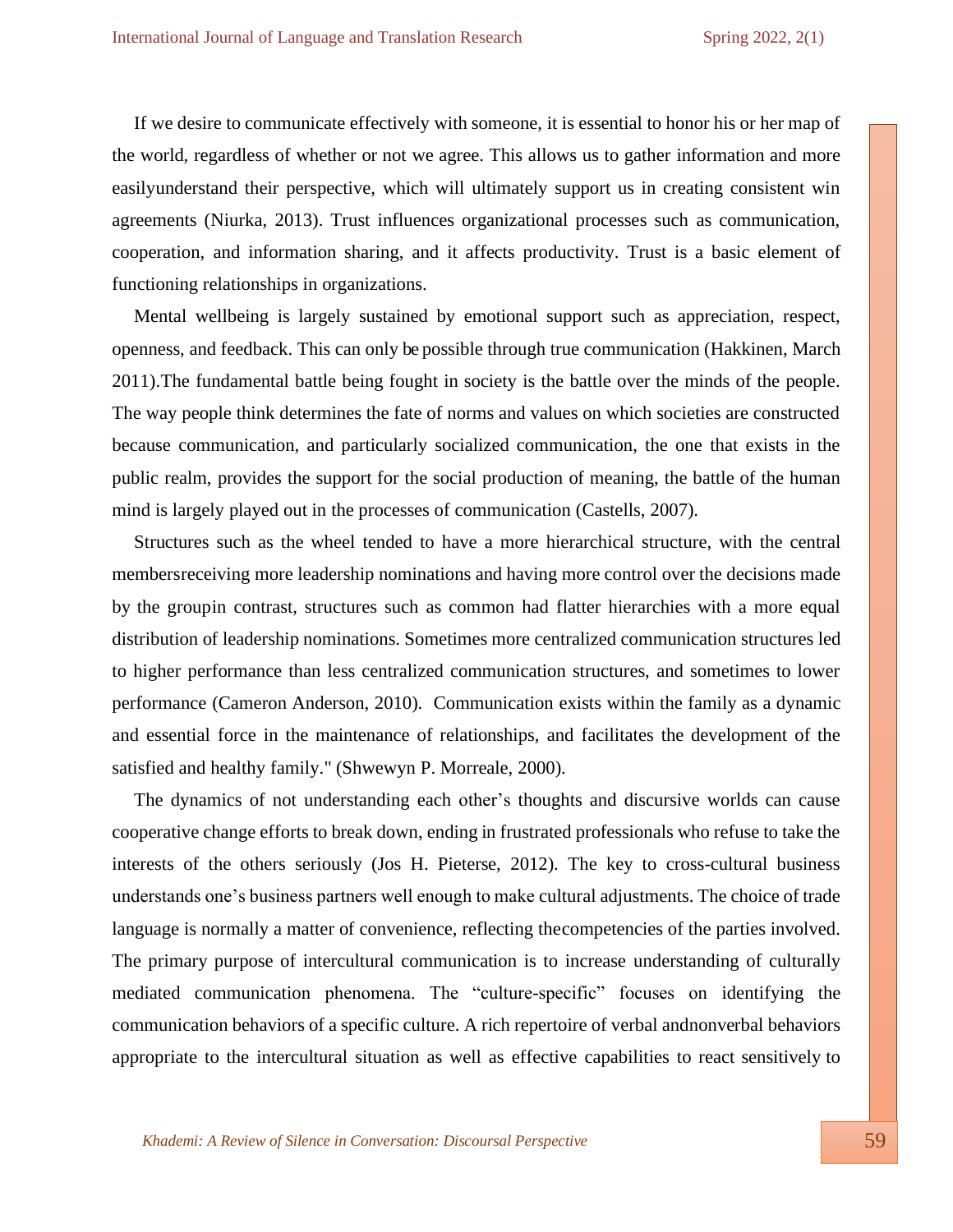fellow communicators from other cultures is a necessity in education (Hooker, 2008) Interpersonal communication skills are essential to all helping relationships of cross-cultural counseling (Gitimu, 2005).

We should use silence during our speech for emphasis. The effective use of silence is a powerful communication tool. Any bit of silence indicates that we are in charge and we want the attention of the audience in any conversation. The moment of silence will cause anyone not fully listening to refocus on us and will give greater impact to the phrase punctuated at either end by the silence. Silencecan be a real booster of our authority, competence, and self-assurance. Shakespeare called the eyes "The mirror of the soul." The eyes are a highly important communicator. The solution to sending the right signal with your eyes is simple and to the point: look at the person or people you are talking to (Collins, 2009). Pauses are a powerful and essential part of any presentation. A pause allowsthe listenersto make a personal connection to the word he or she just heard. A pause invites the listener to relax into the presentation. A pause makes it possible for the speaker to sense the response of an audience to a presentation. Pauses are those beautiful moments when meaning happens and common ground emerges. Because many of us are afraid of pauses and silence, we tend to clutter them with speech fillers. The ehms and OKs and you knows, the coughs, the giggles, heavy breaths, and the smacking of our lips. All the sounds we sneak into our speech to banish the silence (Nowak, 2013).

Silence is an under-explored theme in the mainstream literature on second language acquisition and on the methodology of teaching a second language (Bao, 2019). Silence is a hard topic to deal with when it comes to empirical research, simply because when learners talk, the research can recorddata for analysis, yet when learners are speechless, data hardly exist for one to collect and read. In fact, the association between words and silence has historically divided Eastern and Westernsocial, educational, and academic attitudes over the past century toward which one is the more cherished mode of communication (Zembylas, 2008; Belanoff, 2001).

While in some non-Western cultures, silence may be required to express a role or a voice, in manyWestern contexts, the obsession with words sometimes causes one to be intolerant toward silence andview the wordless person as subordinate, or in Karmen's (2001, p. 4) words, as being 'inadequately educated, believe it or not, more research on silence has come from other disciplines including psychology and sociology than research in second languageacquisition.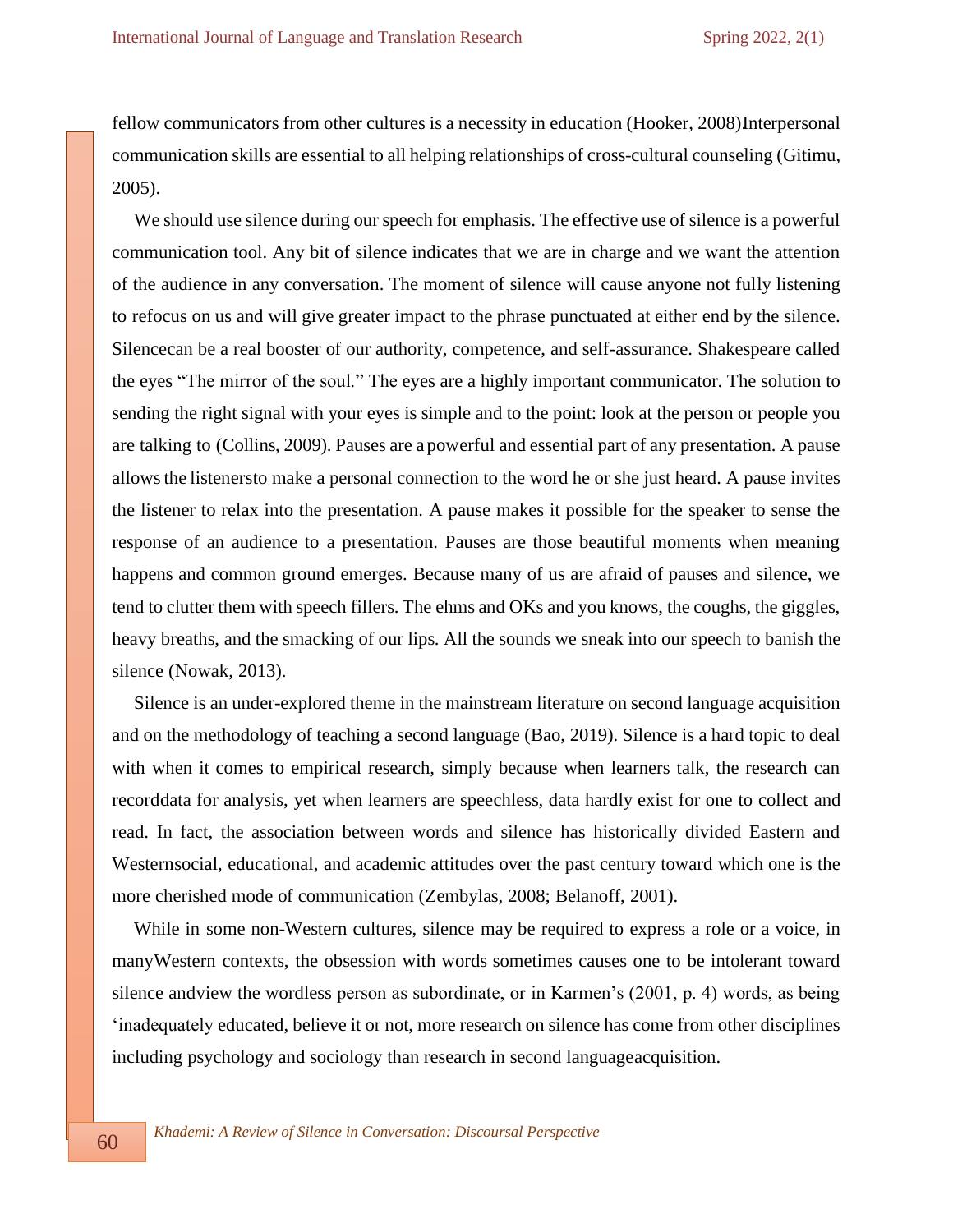Although the discourse has embraced rich discussion on the silent period (Krashen, 1985), the inner speech stage (Vygotsky, 1986), internalization (Winegar, 1997), private speech (SavilleTroike, 1988), and inner voice (Tomlinson, 2001), it has been acknowledged that today's research on inner speech is not much easier than such research in Vygotsky's time (Ehrich, 2006). Given all the subtletiesand complexities of human talk that make it hard to research on talk (Edwards & Westgate, 1987), research on silence is many times more difficult as there is virtually no scientific method to transcribesilence. As a constantly evolving discipline in the fields of linguistics and psycholinguistics, second language acquisition was initially concerned with cognition and over the years has moved to exploree effect (Chambers, 2007) as well as other areas in language development. Despite such dynamics, the role of silence in L2 education has been treated with great caution and, as far as research findings areconcerned, has hardly been connected to learning abilities in optimistic ways.

Scholarly research during the 1960s and 1970s pointed out that children who remain reticent in class were often perceived as socially and intellectually incompetent (Gordon & Thomas, 1967) as they make poorer school progress than their peers (Feshback et al., 1974; Stevenson et al., 1976; Colligan, 1979). In fact, silence in SLA discourse until the 1980s was mentioned as resistance to speech(Harder, 1980), difficulty in performance, and lack of comprehension (Dulay et al., 1982; Gibbons, 1985). While acknowledging silence as the initial stage of language study, SLA scholarly research untilrecently remains uncertain about how to proceed to address the continuing role of silence in the 'post-silent era' – a term which indicates the end of the silent film era and which is mentioned to criticize how excessive talk can weaken the subtlety of communicative silence. Although this debate in the movie industry seems irrelevant to language learning, it reminds us that silence should be seen as more than just a period when we were hopeless due to the inability to produce speech and that silence continues to play a significant role in L2 development.

In fact, SLA shows less interest in private speech than overt production (Saville-Troike, 1988) andseems 'insufficiently curious about silence as part of the second language learning process' (Granger,2004, p. 30).

Silence has been analyzed using various methods and various viewpoints. The first approach, the social-psychological method, examines how the use of silence corresponds with social and psychological features such as sex, age, gender, and temperament. There's proof to prove it does.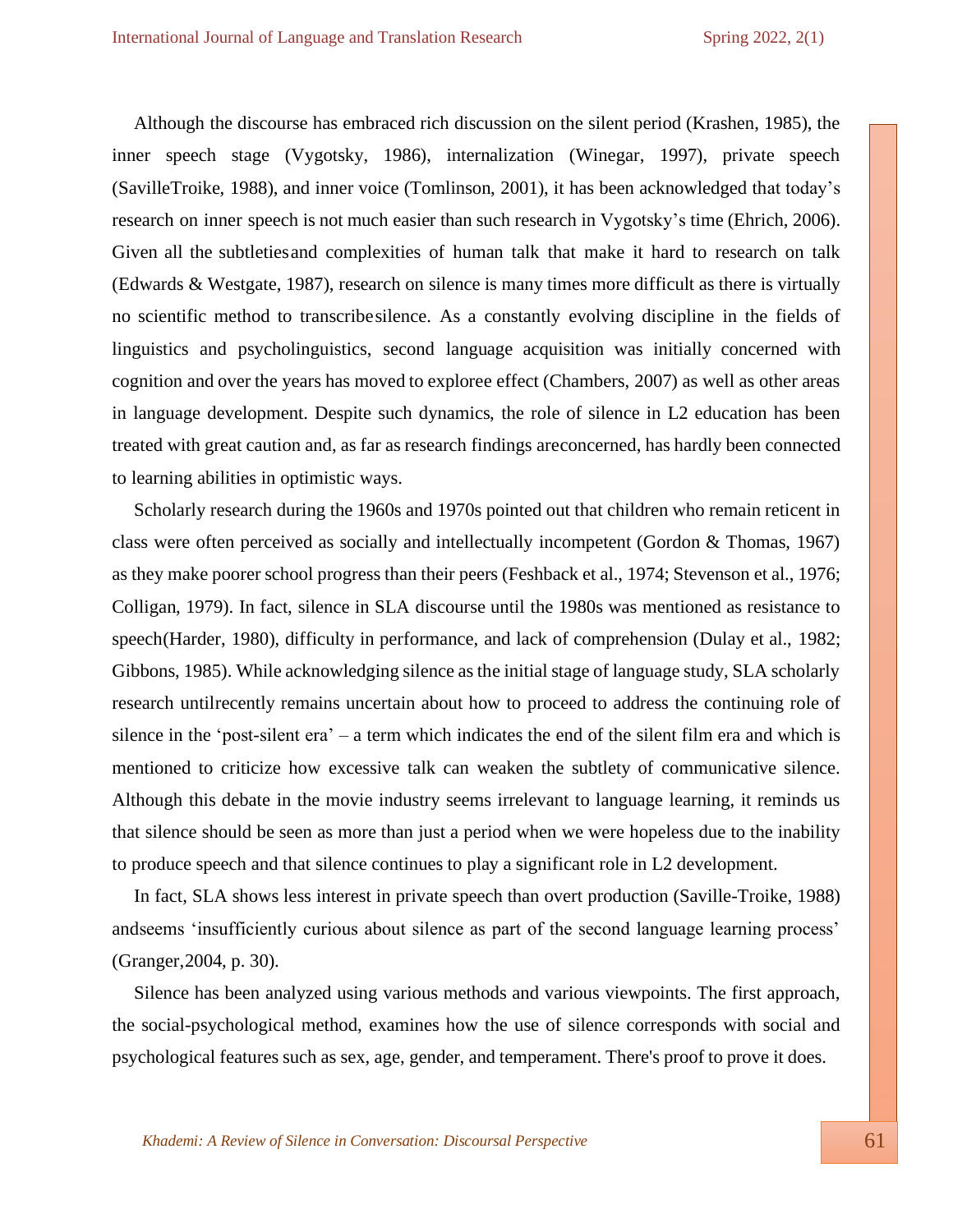Thereis a high prevalence of the use of silence among middle-class individuals than among working-class people and disparities in the prevalence of silence between cross-gender and same-sex contact(Scollon, 1985). Gender may also influence the degree and length of silence, and silence behaviors areinter-generationally distinct, with earlier generations using silence in a more culturally traditional manner (Kivik, 1998). Introverts prefer to use silence longer and longer and talk slower than extroverts (Crown & Feldstein, 1985). Indeed, it indicates that silences reported in a laboratory settingin English conversations have a more solid relationship to personality and attitude differences (as tested on standard behavioral tools) than vocalizations would (Tannen, 1985)

The second approach, the psycholinguistic approach to silence, emphasizes the diffusion of silence in speech sequences, and its role in the preparation and development of speech. Researchers who follow this line of thought conclude that silence in speech represents the lexical decisionmaking processes of the speaker and his / her choice of individual terms. In spontaneous expression, silence appears to precede words of great unpredictability and complexity (Nakamura, 2004). Compared to simpler speech, nevertheless, semantically complex speech does not necessarily imply more silence, and therefore no more preparation is needed to generate it (Zuo, 2002). Indeed, the silence between syntactic units tends to perform two features: boundary marking and hesitation.

Hesitations are generally due to the speaker having trouble in determining, not whether to verbalizebut rather how to verbalize it (Chafe, 1985). In fact, having something in one's external consciousnesswill eliminate uncertainty when otherwise it would occur (Chafe, 1985). All in all, much of the work that comes under this approach is restricted to spontaneous speech in monologs and narratives, and conversational silence work is minimal (Zuo, 2002). The third key approach to understanding silencearises from a cross-cultural viewpoint. Under this approach, there are two perspectives on silence: therelativist and the universalist (Jaworski, 1993). The preceding notes that there are no absoluteuniversals with the use of silence cross-cultural, whereas the latter indicates that there are still certainaspects that we all have general similarities in our use of silence, given the differences. For instance, initial findings from Riazantseva (2001) illustrate that although patterns of pause length may be linguistically-specific, the pause frequency and pause spread may be standardized. Further work is required before an argument of this nature can be completely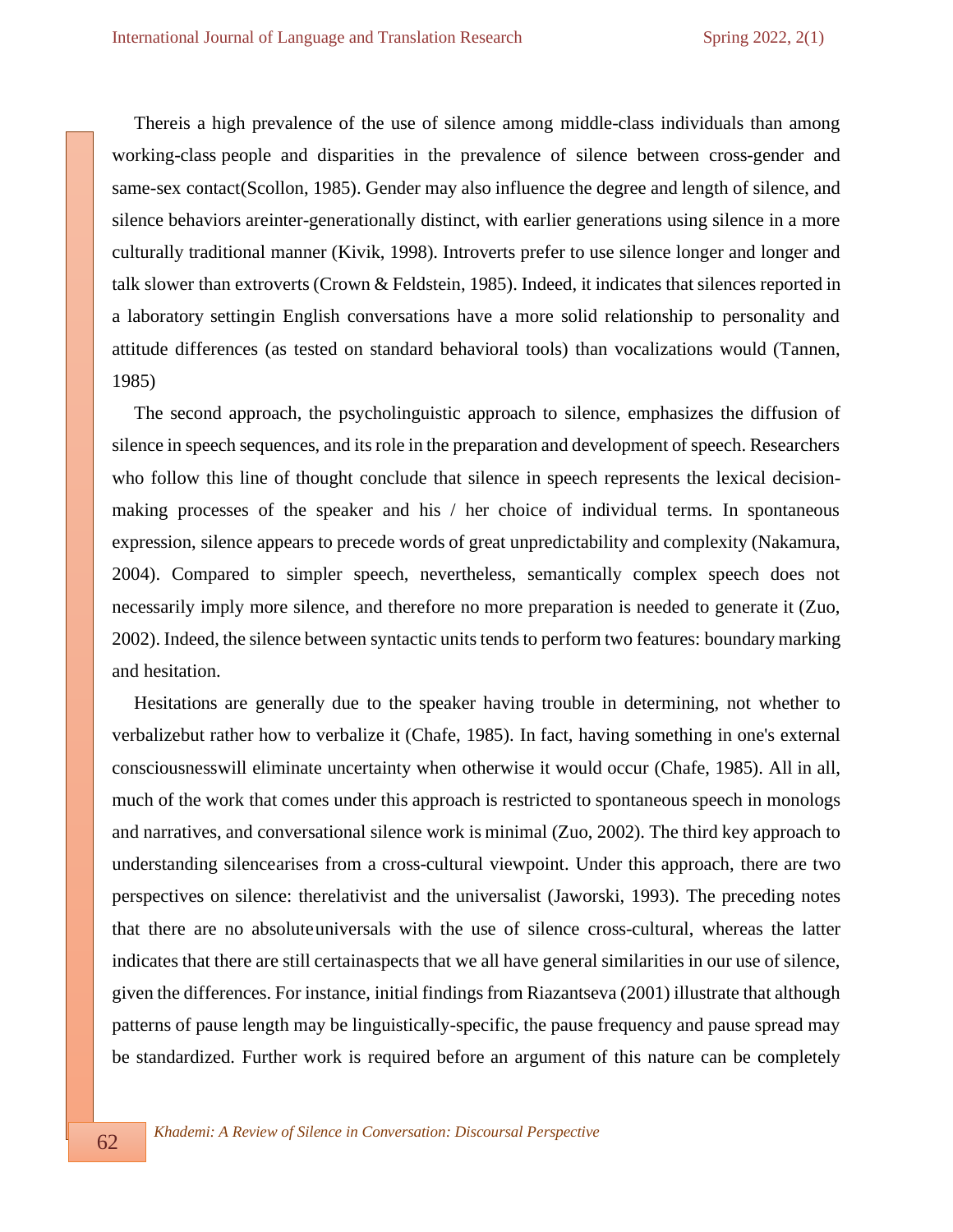validated.

Lastly, earlier silence scholars regarded silence and speech as two discrete, opposite categories (Jaworski, 1993). Nevertheless, more lately, scholars have proposed that, rather than seeing silence asan antithesis to speech, it is easier (and more logical) to place silence and expression on a communicative spectrum of most to least verbal-linguistic types. Therefore, speech is put at one end of a spectrum, and silence at the other end, and both are formulated as alternating forms instead of two separate dichotomous, and clear-cut contrary categories (Jaworski, 1993). The conceptualization ofsilence and expression encourages a modern collaborative approach to silence, which in silence studyseeks to overcome most, if not all, dichotomies. The analysis of literature on the theory of conversation in CA indicates that sermons can be interpreted as discussion; and as such, the trends which characterize the data for this analysis, the sermons of Pastor E.A. Adeboye, fall within the context of conversational analysis. The CA methodology recognizes and analyzes trends such as repeated verbal and nonverbal characteristics andinteractional approaches in the sermons. Classroom Discourse (Fakoya, 1998), (Nwachukwu, 2011), Religious Discourse (Adedun, 2010), and (Rotimi, 2007, 2011) are instances of such studies. The studies illustrate the suitability of Conversational Analysis as a theoretical model for the analysis of discourse aspects that define discourse in general, and in specific religious conversations, and further support the use of CA in this research to examine discourse features in sermonic discourse.

Some studies have been conducted to investigate interruption. Zimmerman & House (1975), for example, claimed that interruption displays power and dominance. The infamous result, later, has beenreferred to in many following studies by different researchers. Another researcher, Li (2001), explored interruption by using a different approach. In her study, she investigated interruption based on the cultural background of the speakers – Canadian and Chinese. Quite the opposite of interruption, as mentioned in many studies, the absence of words might also carry meaning. Thus, the writers believe that silence could also indicate the situation or the feelings of the participants. It is surely understandable that participants of the conversation, especially casual conversation, would expect a harmonious exchange of turns in order to create smooth conversations. The smooth conversations willeventually induce a sense of belonging. Meanwhile, disrupted conversations will result in negativefeelings such as the feeling of being rejected.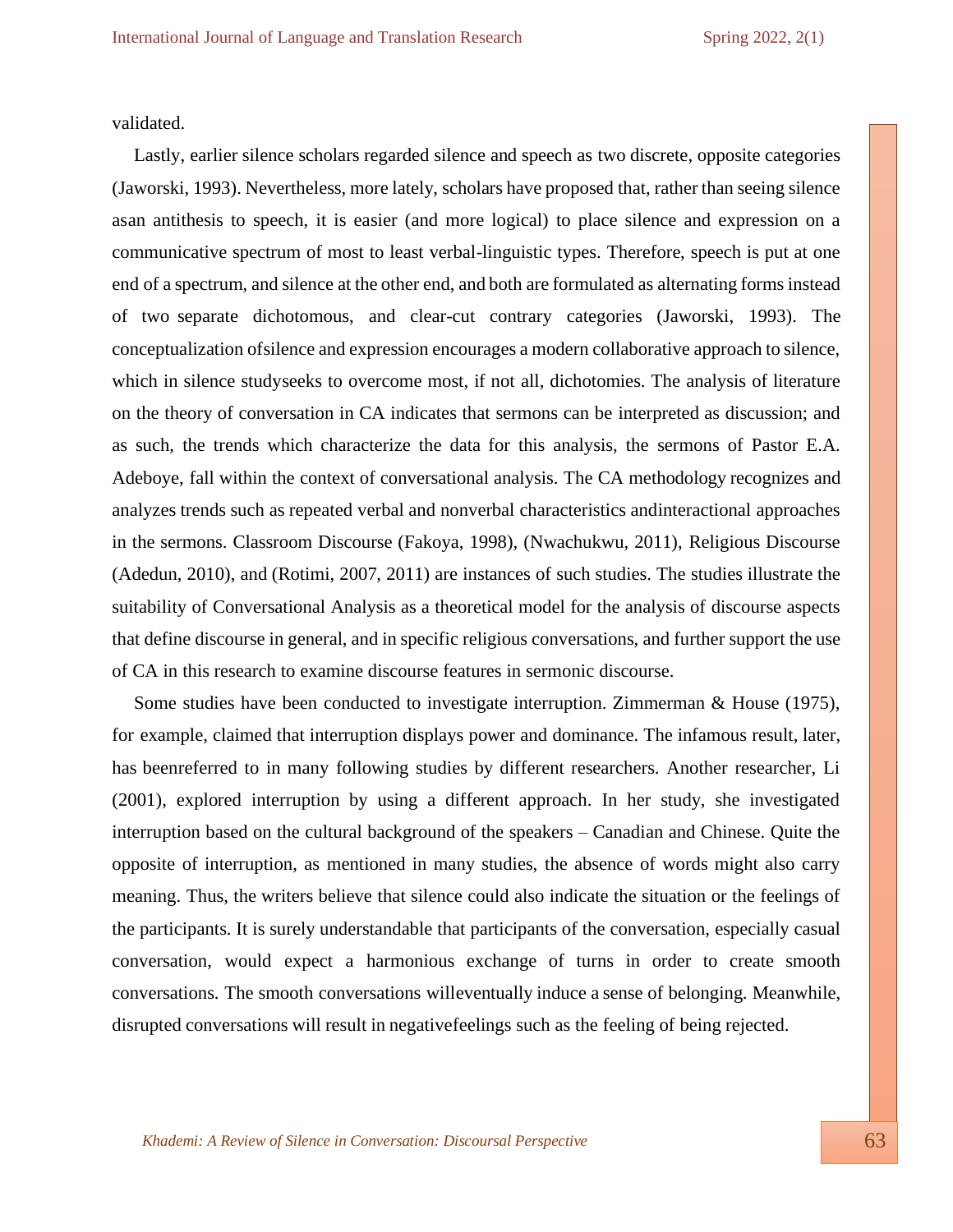## **Conclusion**

Successful communication requires us not only to get information from speech but also to understand what is conveyed by silence, because sometimes "silence is more useful than speech. Though silence means a total lack of audible sound, it is in no way related to the absolute absence of communication.

It is self-evident that studying silence is so significant that it inters into the various domains and different levels of linguistics. Unmarked speech and marked silence are what identify a certain talk with organized communicative functions of silence and classify them in different ways.

Apparently, Pinter in The Dumb Waiter has employed Jaworski's (2006) three functions of silence.However, the most employed one is the interpersonal function as it reflects the 'power' of one of the characters over the other and shows the 'distance' between them.

Silence as mental rehearsal provides conditions for self-directed learning which may be either connected to or independent from the teaching. Pedagogy founded on a profound understanding of productive silence can liberate learnersfrom the constraint of having to produce impulsive, lowqualityparticipation. Silence needs to be managed with an acute awareness of why, how, when, and how long a student needs it to support their own learning and when the verbal mode of learning should take over.

Obligatory talk can be frustrating when learners are required to publicize their half-baked thoughtswhen they are unprepared to do so. Silence training should be organized to include reflectivity, concentration, outcome, and avoidance of idle, unproductive moments–the same way as talk that needsto be directed to enhance learning rather than become a mere social time in the classroom. The structureof learning might fundamentally change when this knowledge is applied so that learners can employ both silence and talk as learning tools in conscious, informed ways.

Robert, Francis, & Morgan (2006) proposed silence may be a sign of difficulty in conversation. The study results suggest that the regular occurrence of silence is an indication of the conversations 'interrupted flow. The participants in an interrupted conversation would most likely feel excluded andsuffer negative sentiments according to Koudenburg (2011). The involvement of silence in a discussion can be said to cause negative feelings for the participants and represent a straineddiscussion. Therefore, the low level of silence in any discussion indicates the active participation of the participants in the talks and their progress in group membership growth.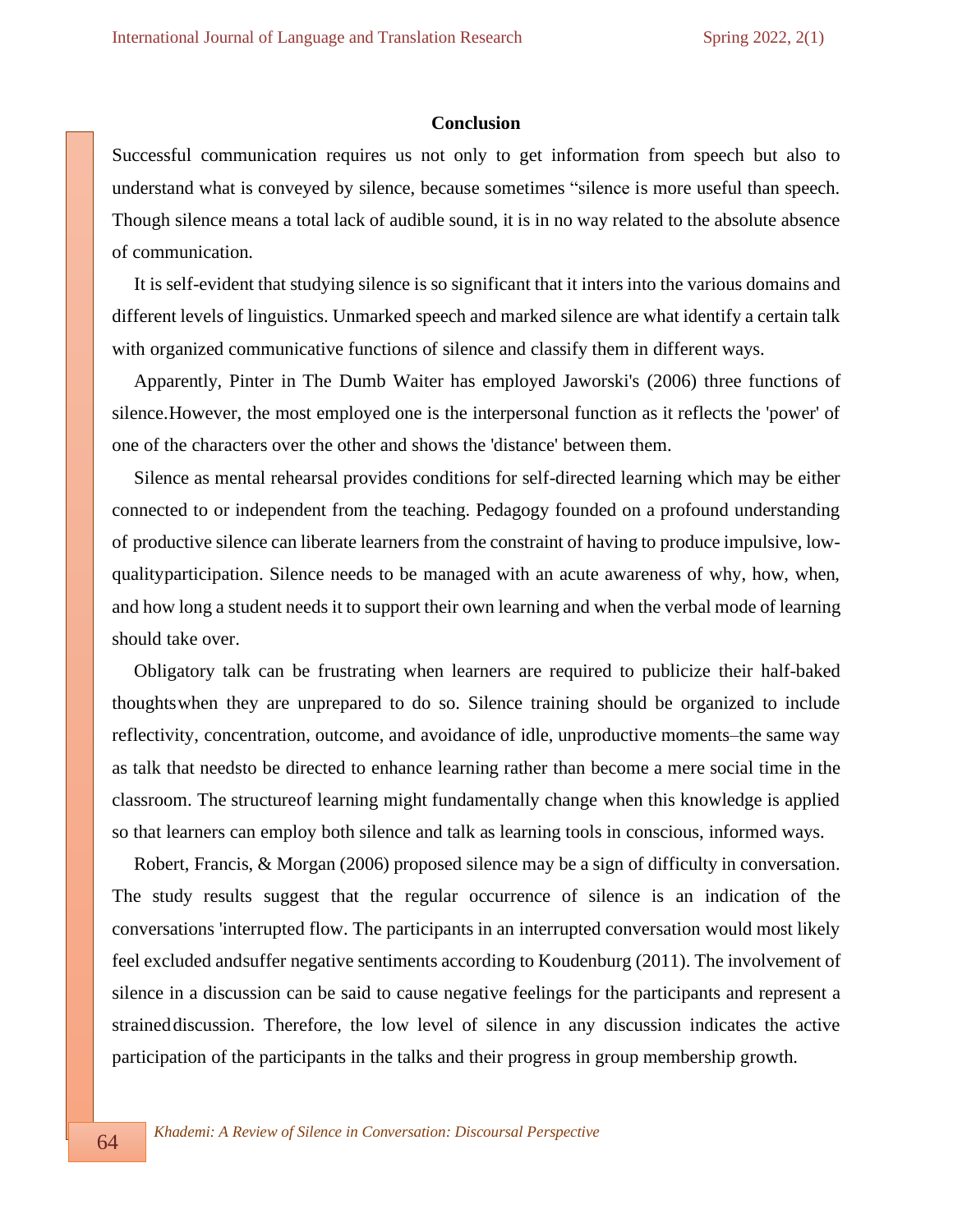### **References**

- Adell, J., Bonafonte, A., & Mancebo, D.E. (2007). Filled Pauses in Speech Synthesis: Towards Conversational Speech. *TSD*.
- Agyekum, K. (2002). The communicative role of silence in Akan. *Pragmatics 12*(1), 31–51and in Interpersonal Relations. Riesling, Tel Aviv, (in Hebrew), pp. 7–25.
- Argyris, C. (1990). Overcoming organizational defenses: Facilitating organizational learning. Upper Saddle River, NJ: Prentice-Hall.
- Behnam, B., & Nosratzadegan, N. (2014). A Discourse Study of Rhetorical Silence in Persian and English Literature.
- Berger, Charles R., (2004). Speechlessness: causal attributions, emotional features, and social consequences, *Journal of Language and Social [Psychology](https://www.researchgate.net/journal/Journal-of-Language-and-Social-Psychology-0261-927X) 23*(2):147-179.
- Bilmes, Jack, (1994). Constituting Silence: Life in the world of total meaning. *Semiotica* 98, 73– 87.
- .Bindeman, S. L. (1981). Heidegger and Wittgenstein: The Poetics of Silence. Blackman.
- Sadler-Smith, E. (2009) 'The Silent and the Silenced in Organizational Collins, P. (2009). Speak with power and confidence: tested ideas for becoming more consequences. *A Journal of Language and Social Psychology 23*(2), 147–179.
- Cortini, M. (2001). Silence in multi-parties' conversations. In: Weigand, E., Dascal, M.Cotterill, Janet, 2005. 'You do not have to say anything': instructing the jury on the Courtenay, Charles, (19160. The Empire of Silence. Sturgis and Walton, New York.
- CROWN, C. L., & FELDSTEIN, CS. (1991). The perception of speech rate from the sound-silence patterns of monologues. *Journal of Psycholinguistic Research*, 20, 47–63.
- Dat, B. (2020) Exploring How Silence Communicates. Monash University, Australia3, (1),1-13. defendant's right to silence in the English criminal justice system. *Multilingual 24*, 7–24.
- Dressen-Hammouda, D. (2002). Textual silence in scientific research articles: Recontextualizations of the field account in geology. *Hermes: Journal of Language and Communication Studies*, *28*, 81-107.
- Ephratt, M. (2007). On silence—introduction. *Silences—Silence in Culture and in Interpersonal Relations. Resling, Tel Aviv, (in Hebrew)*, 7-25.

Feshbach, S., Adelman, H. and Fuller, W. W. (1974). 'Early identification of children with high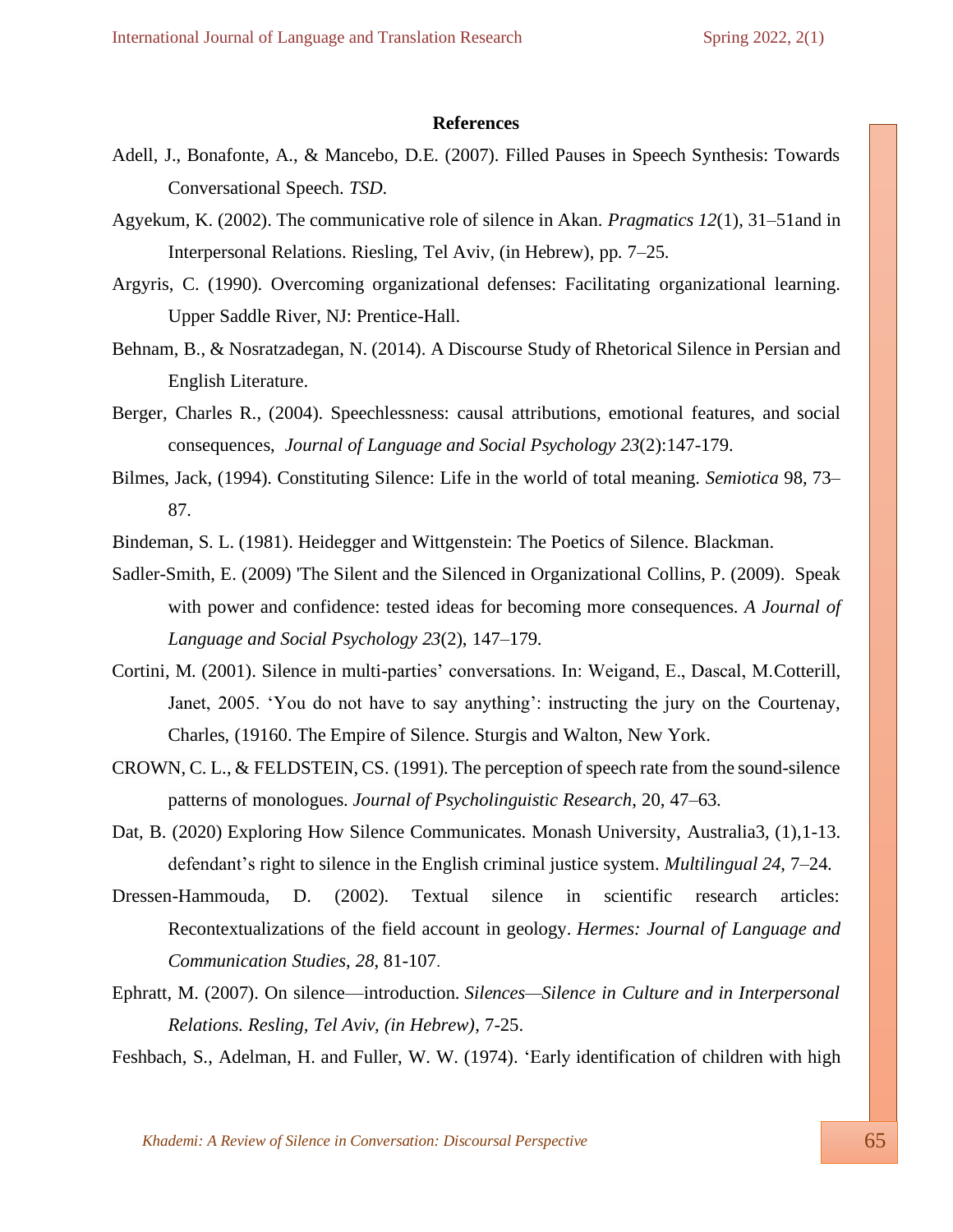General, *Semantics*, 30, 249–257.

- Glenn, C. (2004). Unspoken: A Rhetoric of Silence. Carbondale, IL: Southern IllinoisUniversity Press.
- Glenn, Cheryl, (2004). Unspoken: A Rhetoric of Silence. Southern Illinois University Press, Carbondale, IL.
- Hawkings, P. R. (1971). The syntactic location of hesitation pauses. *Language and Speech* 14, 277– 288.
- Huckin, Thomas, (2002). Textual silence and the discourse of homelessness. *Discourse & Society*.
- Jensen, V. J. (1973). Communicative functions of silence. A Review of Knowing and Learning, *Management Learning, 40*(5), 569-585.
- Kurzon, D. (1995). The right of silence: a socio-pragmatic model of interpretation. *Journal of Pragmatics, 23*, 55-69.
- Kurzon, Dennis, (1998). Discourse of Silence. John Benjamins, Amsterdam, and Philadelphia.
- Lane, R. C. Koetting, Mark. G. & Bishop, J. (2002). Silence as communication in *Language and Intercultural Communication 2*(1), 37–54.
- Liu, J. (2002). Negotiating Silence in American Classrooms: Three Chinese Cases. *Language and Intercultural Communication, 2*, 37 - 54.
- Jason, (2001). The Syntax of Silence: Sluicing, Islands, and the Theory of Ellipsis.
- Lam, N., & Milliken, F.J. (2009). Making the decision to speak up or not: Implications for organizational learning.
- Morrison, E. W., & Milliken, F. J. (2003). Speaking up, remaining silent: The dynamics of voice and silence in organizations-Guest editors' introduction. *Journal of Management Studies*, *40* (6), 1353-1358.
- Olsen, T. (2003). Silences. Feminist Press at the City University of New York, New York Organizations', *Organization Science, 20* (6), 941-957.
- Peterkiewicz, J, (1970). The Other Side of Silence: The Poet at the Limits of Language. Philadelphia, pp. 167–180.
- Rovine, H. (1987). Silence in Shakespeare: Drama, Power, and Gender. University of Michigan silence and communication, happiness, sexual love, and death. International Review Silent: implications for organizational learning' in Greenberg, J. a. E., Marissa S., ed.